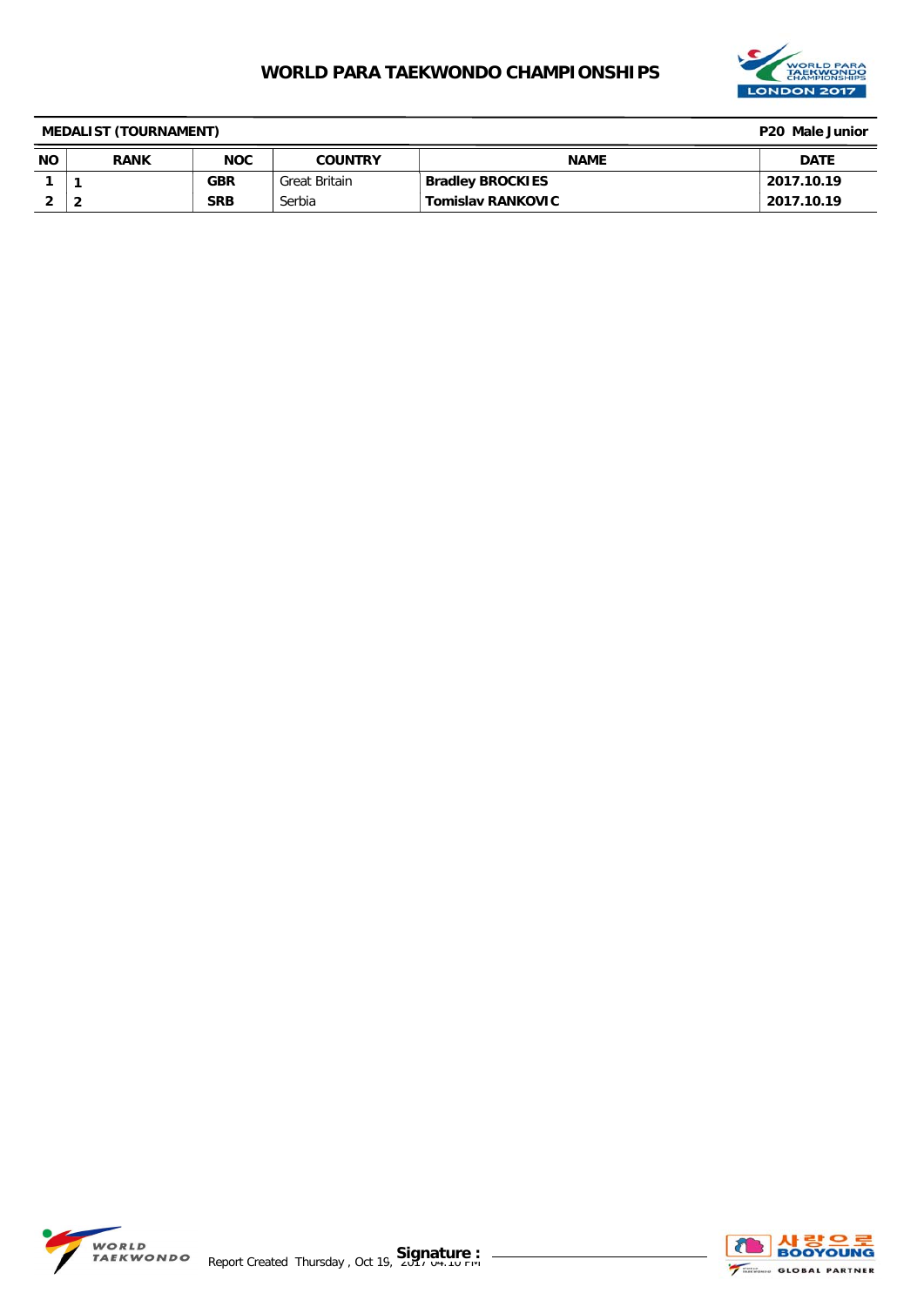

|           | <b>MEDALIST (TOURNAMENT)</b><br>P <sub>20</sub> Male Under 30 |            |                           |                              |             |  |
|-----------|---------------------------------------------------------------|------------|---------------------------|------------------------------|-------------|--|
| <b>NO</b> | <b>RANK</b>                                                   | <b>NOC</b> | <b>COUNTRY</b>            | <b>NAME</b>                  | <b>DATE</b> |  |
|           |                                                               | <b>MEX</b> | Mexico                    | Alejandro GUTIERREZ RUDION   | 2017.10.19  |  |
| 2         |                                                               | <b>RUS</b> | <b>Russian Federation</b> | <b>Kirill ARUTIUNOV</b>      | 2017.10.19  |  |
|           | 3                                                             | <b>CHI</b> | Chile                     | <sup>'</sup> Claudio FUENTES | 2017.10.19  |  |
| 4         | 3                                                             | <b>SRB</b> | Serbia                    | <b>Dusan MARISAVLJEVIC</b>   | 2017.10.19  |  |

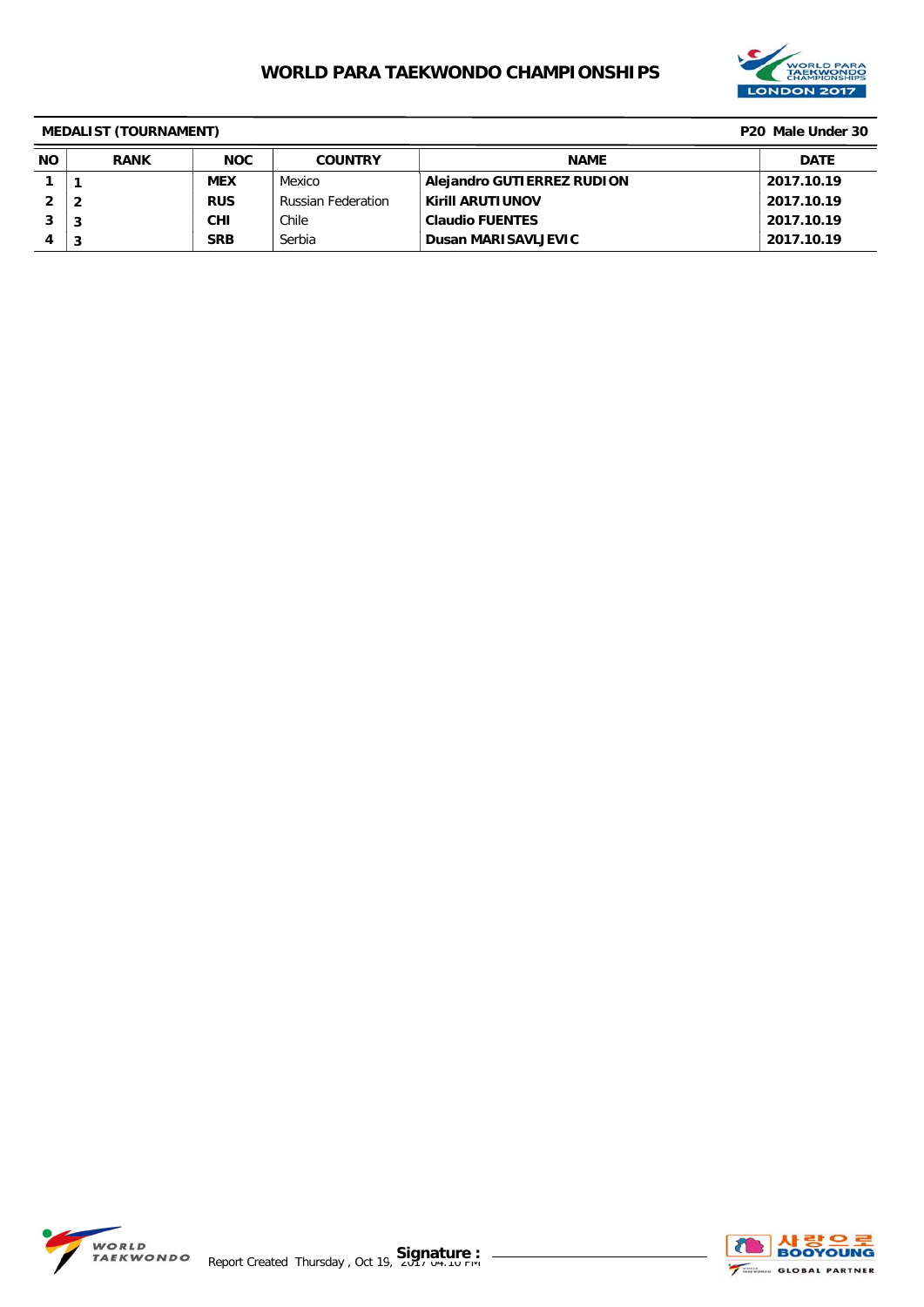

| <b>MEDALIST (TOURNAMENT)</b><br>P <sub>20</sub> Female Under 30 |                |            |                                          |                        |             |
|-----------------------------------------------------------------|----------------|------------|------------------------------------------|------------------------|-------------|
| <b>NO</b>                                                       | <b>RANK</b>    | <b>NOC</b> | <b>COUNTRY</b>                           | <b>NAME</b>            | <b>DATE</b> |
|                                                                 |                | <b>BEL</b> | Belgium                                  | Melissa ENGELS         | 2017.10.19  |
|                                                                 | $\overline{2}$ | <b>CHI</b> | Chile                                    | <b>Paloma MARTINEZ</b> | 2017.10.19  |
|                                                                 | 3              | <b>SRB</b> | Serbia                                   | <b>Teodora JOVIC</b>   | 2017.10.19  |
| 4                                                               | 3              | <b>USA</b> | United States of Americal Shania HERSHEY |                        | 2017.10.19  |

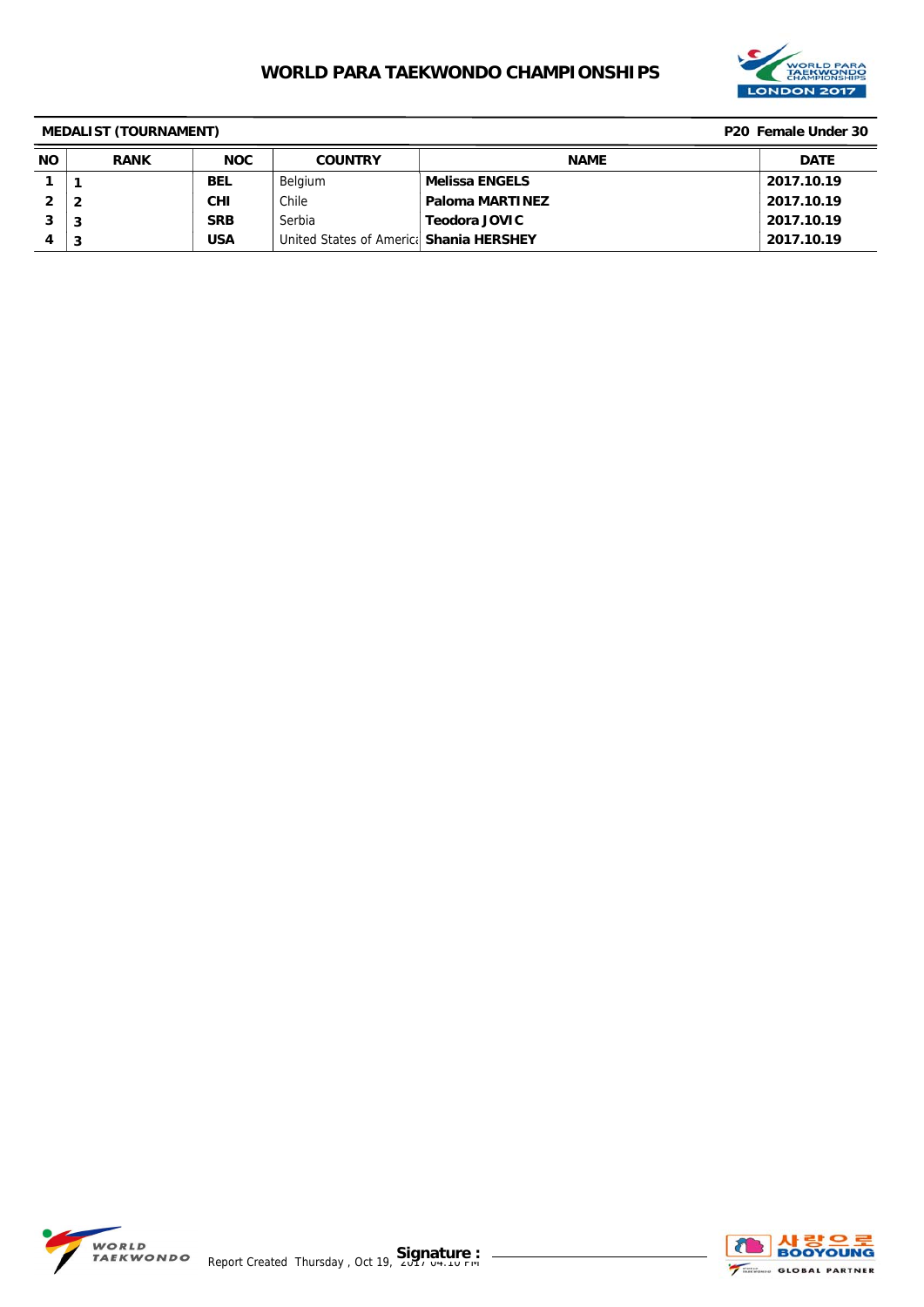

|           | <b>MEDALIST (TOURNAMENT)</b> |            |                      |                                   |             |  |
|-----------|------------------------------|------------|----------------------|-----------------------------------|-------------|--|
| <b>NO</b> | <b>RANK</b>                  | <b>NOC</b> | <b>COUNTRY</b>       | <b>NAME</b>                       | <b>DATE</b> |  |
|           |                              | <b>HON</b> | <b>Honduras</b>      | <b>Guillermo ERAZO SCHAUER</b>    | 2017.10.19  |  |
|           | $\overline{\mathbf{2}}$      | <b>ESA</b> | El Salvador          | Nilson Javier ROSALES QUINTANILLA | 2017.10.19  |  |
| 3         | 3                            | <b>GBR</b> | <b>Great Britain</b> | <b>Rajinder CHATHA</b>            | 2017.10.19  |  |
|           | 3                            | <b>POL</b> | Poland               | <b>Michal PIEDZIA</b>             | 2017.10.19  |  |

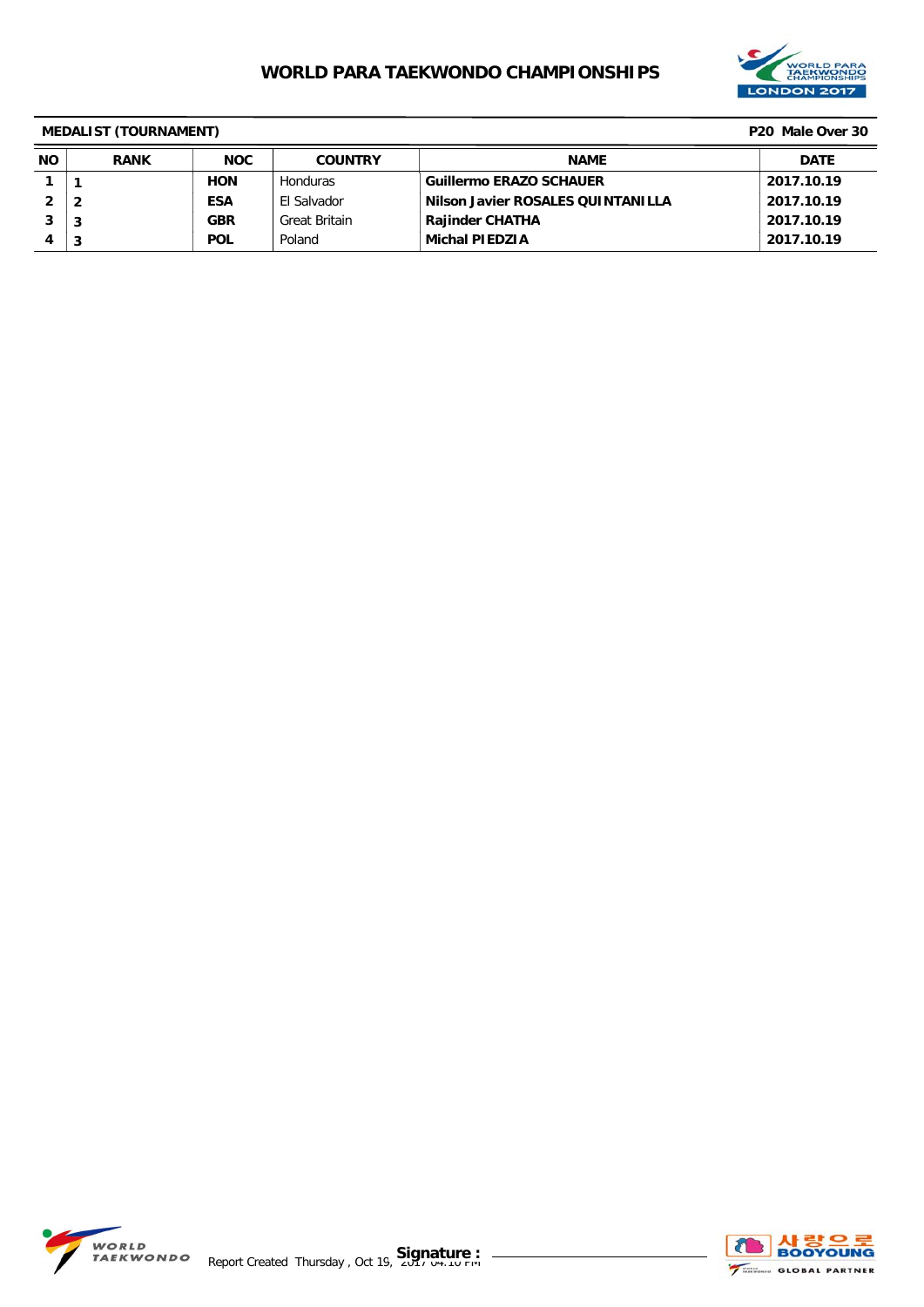

|           | <b>MEDALIST (TOURNAMENT)</b><br>P20 Female Over 30 |            |                |                 |             |  |
|-----------|----------------------------------------------------|------------|----------------|-----------------|-------------|--|
| <b>NO</b> | <b>RANK</b>                                        | <b>NOC</b> | <b>COUNTRY</b> | <b>NAME</b>     | <b>DATE</b> |  |
|           |                                                    | <b>COL</b> | Colombia       | Jhormary ROJAS  | 2017.10.19  |  |
|           | 2                                                  | <b>HUN</b> | Hungary        | Nora FOLDY      | 2017.10.19  |  |
| o         | 3                                                  | <b>POL</b> | Poland         | Agnieszka KMIEC | 2017.10.19  |  |

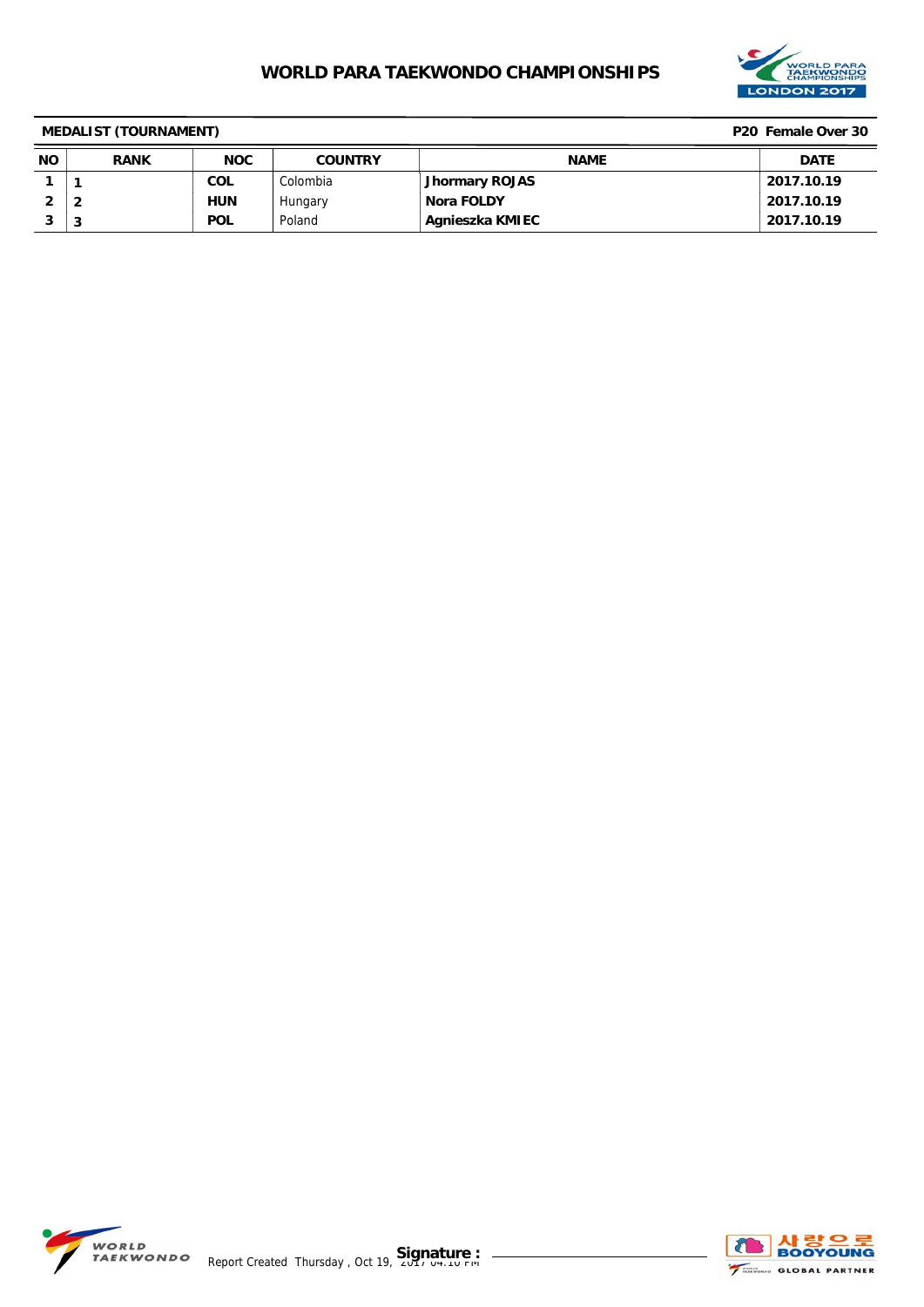

| <b>MEDALIST (TOURNAMENT)</b> |             |            |                                           |                               |             |
|------------------------------|-------------|------------|-------------------------------------------|-------------------------------|-------------|
| <b>NO</b>                    | <b>RANK</b> | <b>NOC</b> | <b>COUNTRY</b>                            | <b>NAME</b>                   | <b>DATE</b> |
|                              |             | <b>USA</b> | United States of Americal Jonathan MCNATT |                               | 2017.10.19  |
|                              |             | <b>RUS</b> | <b>Russian Federation</b>                 | <b>Andrei TITOV</b>           | 2017.10.19  |
|                              | 3           | <b>KAZ</b> | Kazakhstan                                | <b>Karen OVSEPYAN</b>         | 2017.10.19  |
| 4                            | 3           | COL        | Colombia                                  | Juan Sebastian PEREZ CARDENAS | 2017.10.19  |

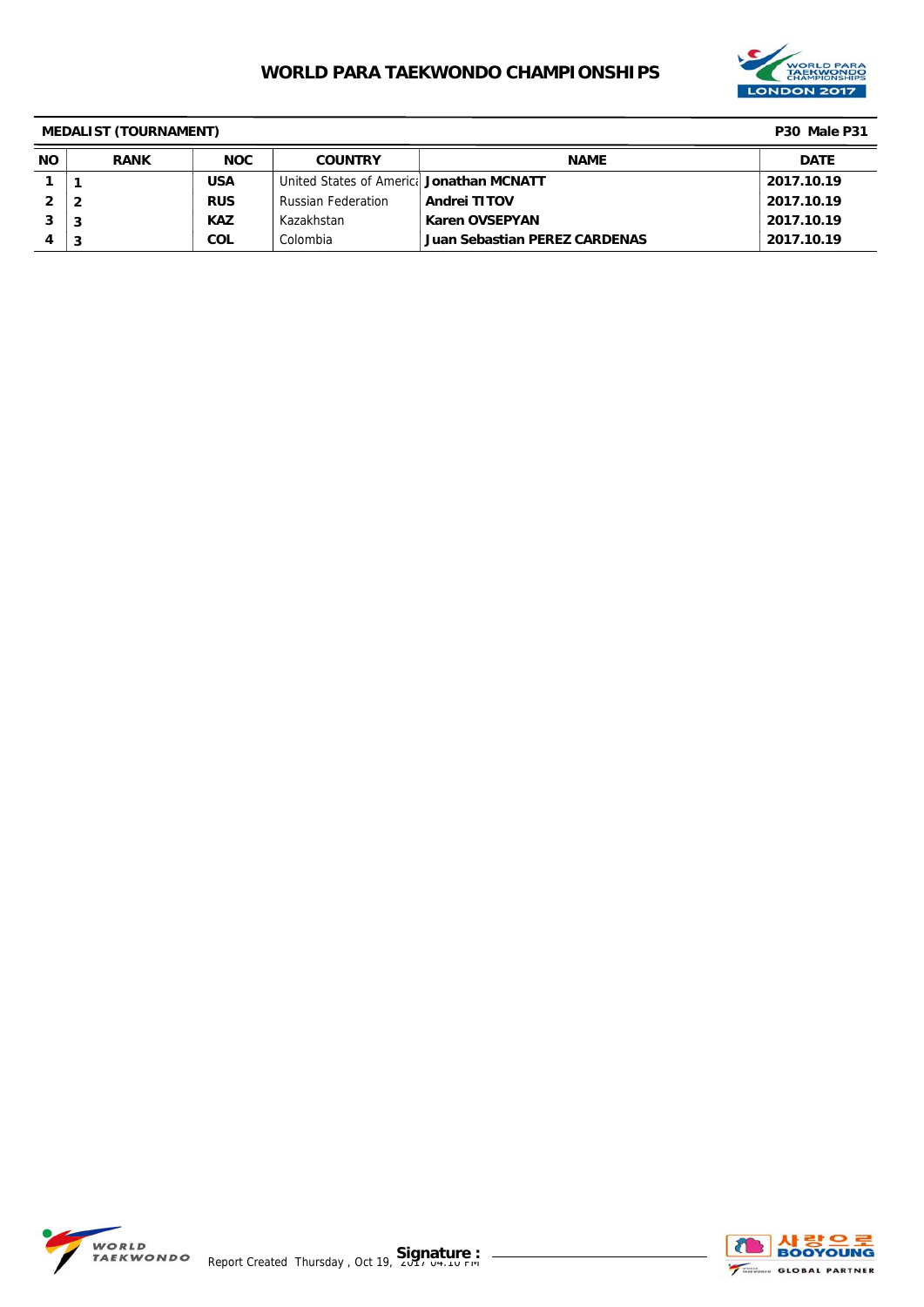

| <b>MEDALIST (TOURNAMENT)</b> |             |            |                    |                     | P30 Female P31 |
|------------------------------|-------------|------------|--------------------|---------------------|----------------|
| <b>NO</b>                    | <b>RANK</b> | <b>NOC</b> | <b>COUNTRY</b>     | <b>NAME</b>         | <b>DATE</b>    |
|                              |             | <b>RUS</b> | Russian Federation | Stefanida STRIUKOVA | 2017.10.19     |
| ∠                            |             |            |                    |                     | 2017.10.19     |

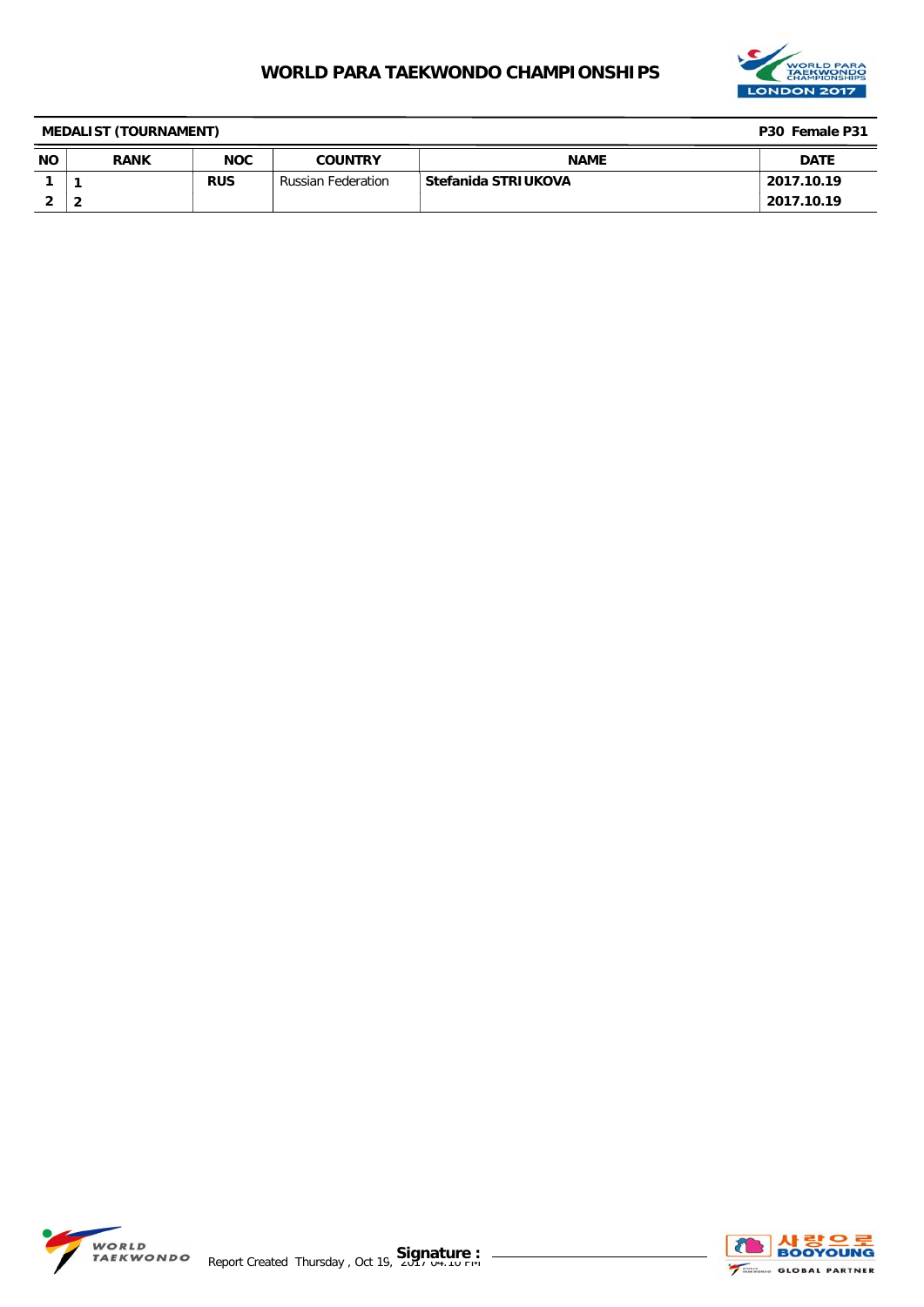

| <b>MEDALIST (TOURNAMENT)</b> |             |            |                |                    | P30 Male P32 |
|------------------------------|-------------|------------|----------------|--------------------|--------------|
| <b>NO</b>                    | <b>RANK</b> | <b>NOC</b> | <b>COUNTRY</b> | <b>NAME</b>        | <b>DATE</b>  |
|                              |             | ΤA         | Italy          | Riccardo ZIMMERMAN | 2017.10.19   |
| -                            |             |            |                |                    | 2017.10.19   |

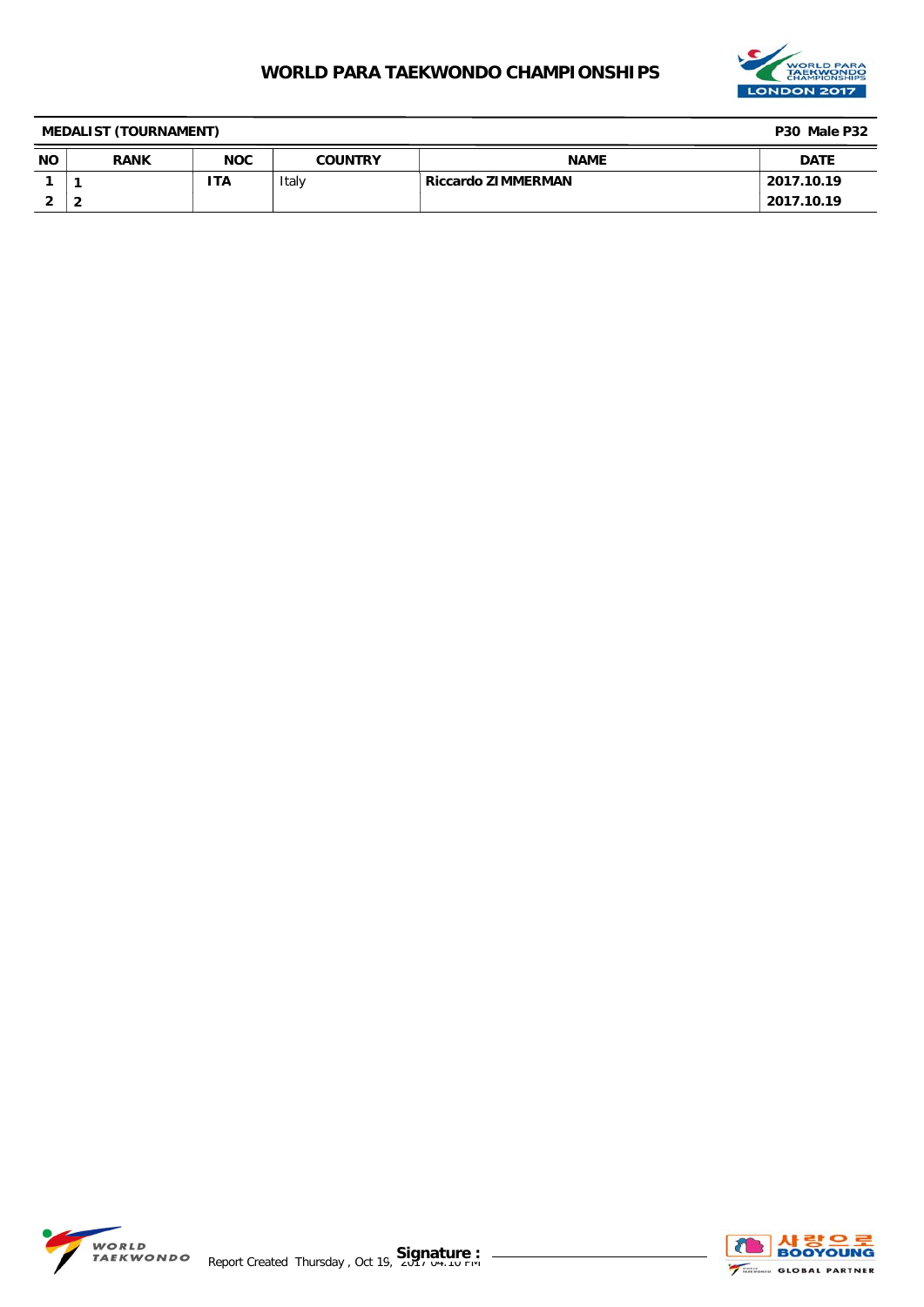

| <b>MEDALIST (TOURNAMENT)</b> |             |            |                |                       | P30 Female P32 |
|------------------------------|-------------|------------|----------------|-----------------------|----------------|
| <b>NO</b>                    | <b>RANK</b> | <b>NOC</b> | <b>COUNTRY</b> | <b>NAME</b>           | <b>DATE</b>    |
|                              |             | <b>HUN</b> | Hungary        | <b>Adrienn SEREGI</b> | 2017.10.19     |
|                              |             |            |                |                       | 2017.10.19     |

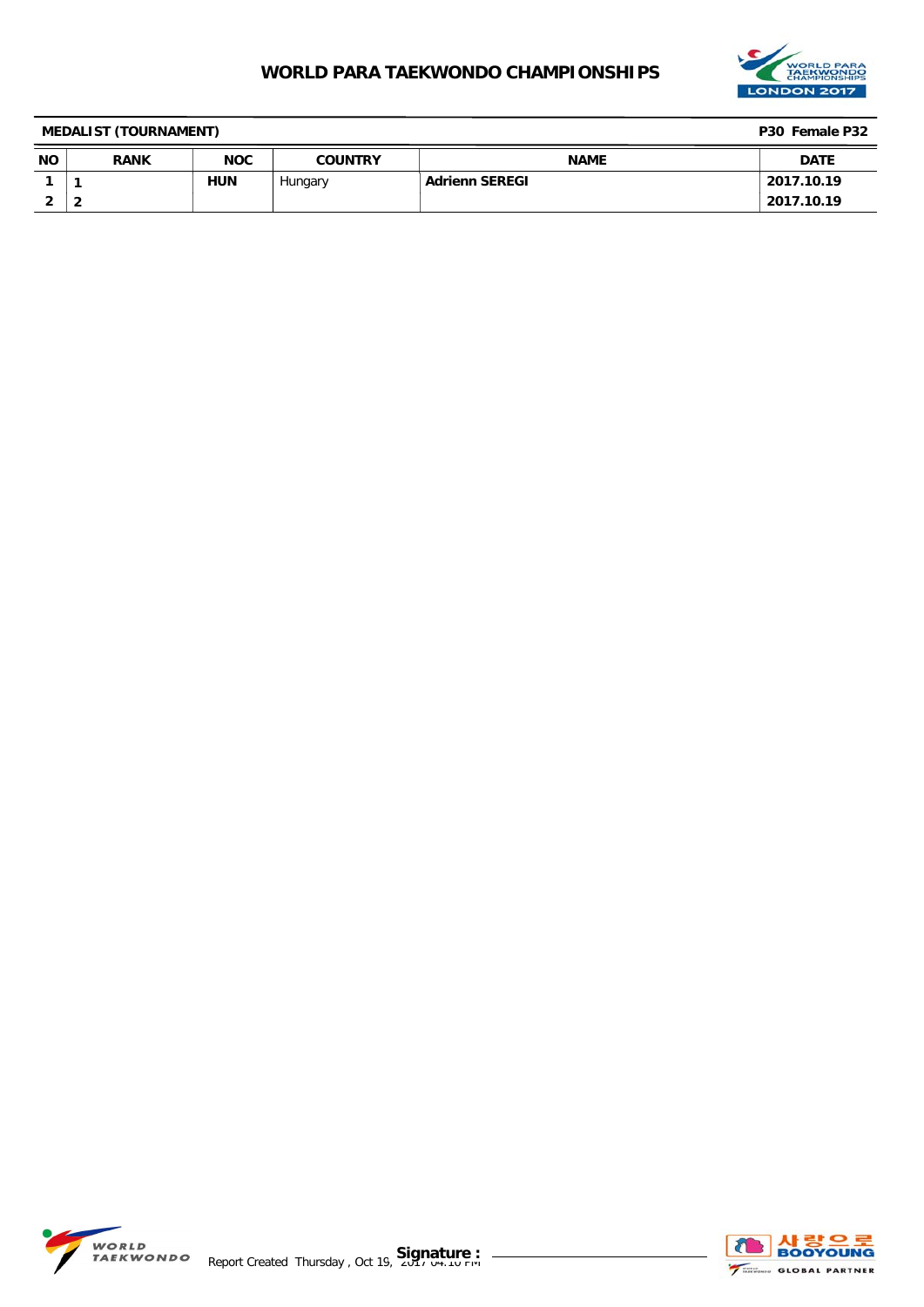

| <b>MEDALIST (TOURNAMENT)</b> |             |            |                           |                               |             |
|------------------------------|-------------|------------|---------------------------|-------------------------------|-------------|
| <b>NO</b>                    | <b>RANK</b> | <b>NOC</b> | <b>COUNTRY</b>            | <b>NAME</b>                   | <b>DATE</b> |
|                              |             | <b>RUS</b> | <b>Russian Federation</b> | Valentin KONDRATENKO          | 2017.10.19  |
|                              |             | 'TA        | Italy                     | <sup>1</sup> Giovanni SUNSERI | 2017.10.19  |

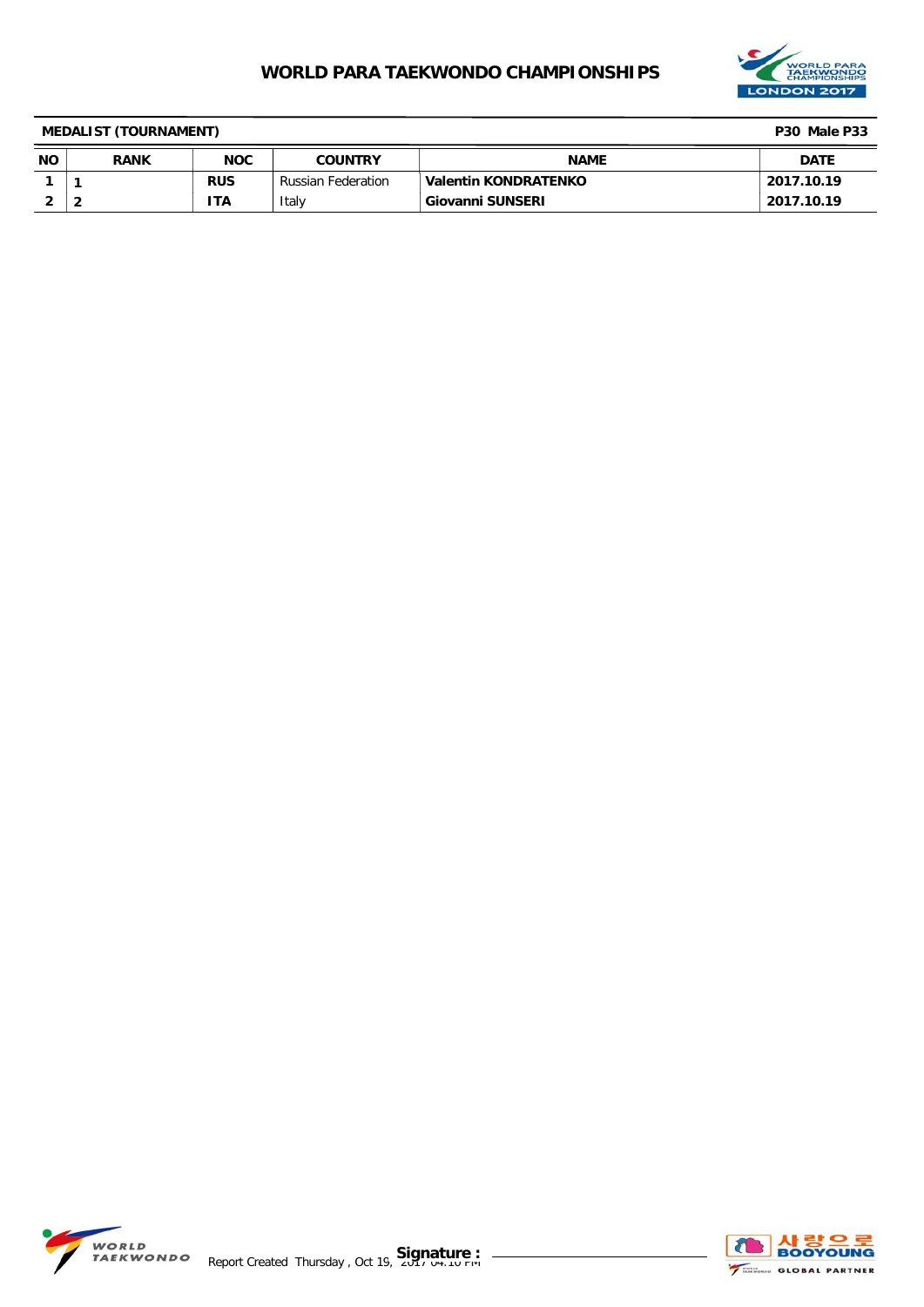

| <b>MEDALIST (TOURNAMENT)</b><br>P30 Female P33 |             |            |                                               |                         |             |
|------------------------------------------------|-------------|------------|-----------------------------------------------|-------------------------|-------------|
| <b>NO</b>                                      | <b>RANK</b> | <b>NOC</b> | <b>COUNTRY</b>                                | <b>NAME</b>             | <b>DATE</b> |
|                                                |             | <b>GBR</b> | Great Britain                                 | Samantha CARRINGTON     | 2017.10.19  |
|                                                |             | <b>RUS</b> | <b>Russian Federation</b>                     | <b>Elizaveta POPOVA</b> | 2017.10.19  |
|                                                | 3           | <b>USA</b> | United States of Americal <b>Iris FUENTES</b> |                         | 2017.10.19  |

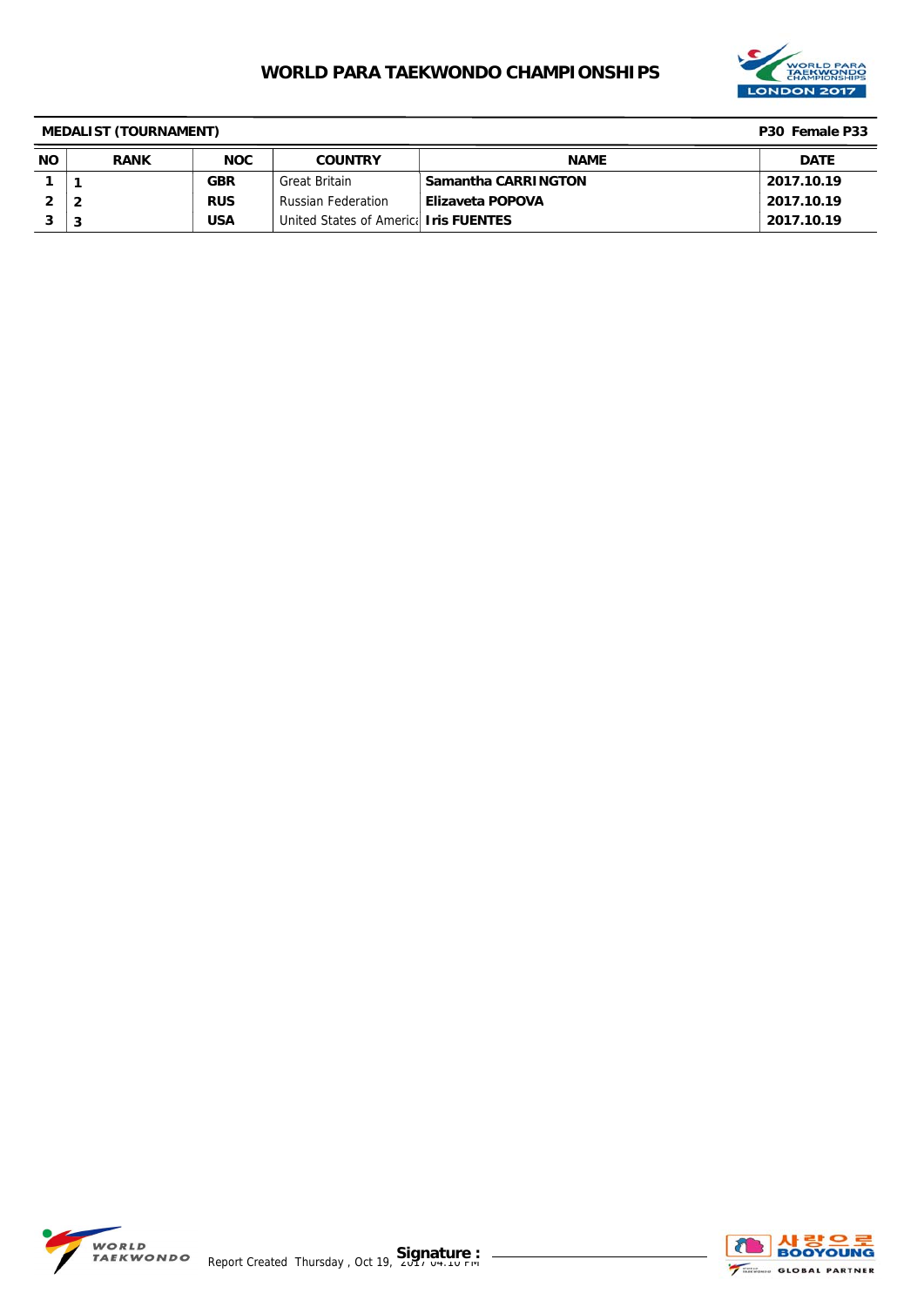

| <b>MEDALIST (TOURNAMENT)</b> |             |            |                           |                       |             |
|------------------------------|-------------|------------|---------------------------|-----------------------|-------------|
| <b>NO</b>                    | <b>RANK</b> | <b>NOC</b> | <b>COUNTRY</b>            | <b>NAME</b>           | <b>DATE</b> |
|                              |             | <b>RUS</b> | <b>Russian Federation</b> | <b>Artur TAIMAZOV</b> | 2017.10.19  |
|                              | 2           | 'TA        | Italy                     | Riccardo ZIMMERMAN    | 2017.10.19  |